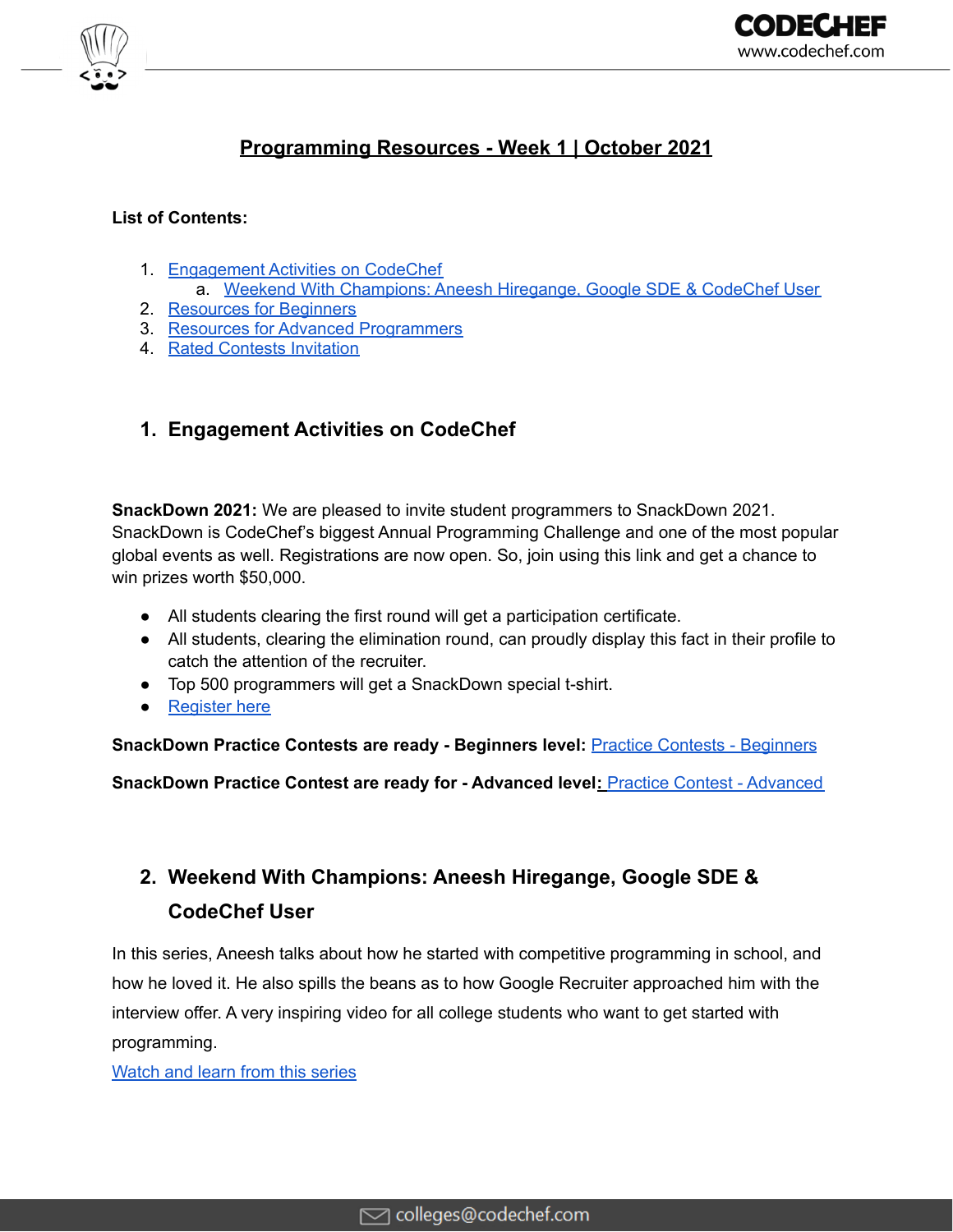

## <span id="page-1-0"></span>**3. Resources for Beginners**

- **Your First CodeChef Problem: FLOW001:** In case you have not yet solved it, try it first. Editorial for this problem is explained on the page itself. Link: **[FLOW001](https://www.codechef.com/problems/FLOW001?utm_source=email&utm_medium=outreach&utm_campaign=CC_Contests) Problem**
- **Ada Augusta Contest:** There are 14 simple coding problems in this contest. Try solving them: [Participate](https://www.codechef.com/CCADAAUG?utm_source=email&utm_medium=outreach&utm_campaign=Augusta) Here

And if you need help while solving the Ada Augusta Problems, then watch the video editorials here:

#### **Learning Videos for beginners in programming**

- **● Introduction To programming:**
	- This video series explains the basic terminologies and understanding required to start with [programming](https://bit.ly/3tgb4KR)
	- This video series explains [problem-solving](https://bit.ly/3kTI1ft)
- **● SnackDown 2021 Preparation Series for Beginner and Advanced Level:** This series will help you to prepare and ace the contest and get you to learn the essential topics in DSA, Searching, Sorting and much more. [Watch](https://bit.ly/3mbXVBd) & Learn from this series
- **● Bellman Ford Algo:** In this video, you will learn about Bellman Ford Algo's concept. [Learn](https://bit.ly/3F4NwzW) Here
- **● CodeChef Lockout:** Here you can see how two coding competitors compete with each other in an intense coding battle of speed. **[Watch](https://bit.ly/3kVXOKO) Here**
- **● Master Recursion in 5 steps:** This series will help you to solve tough problems involving dynamic programming and also to understand tough data structures easily. Learn Master [Recursion](https://bit.ly/3uqlgmq)
- **● Mastering Linked List:** In this series, you will learn the simplest method of storing data without having to pre-allocate memory. [Watch](https://bit.ly/2XZ4miz) Here